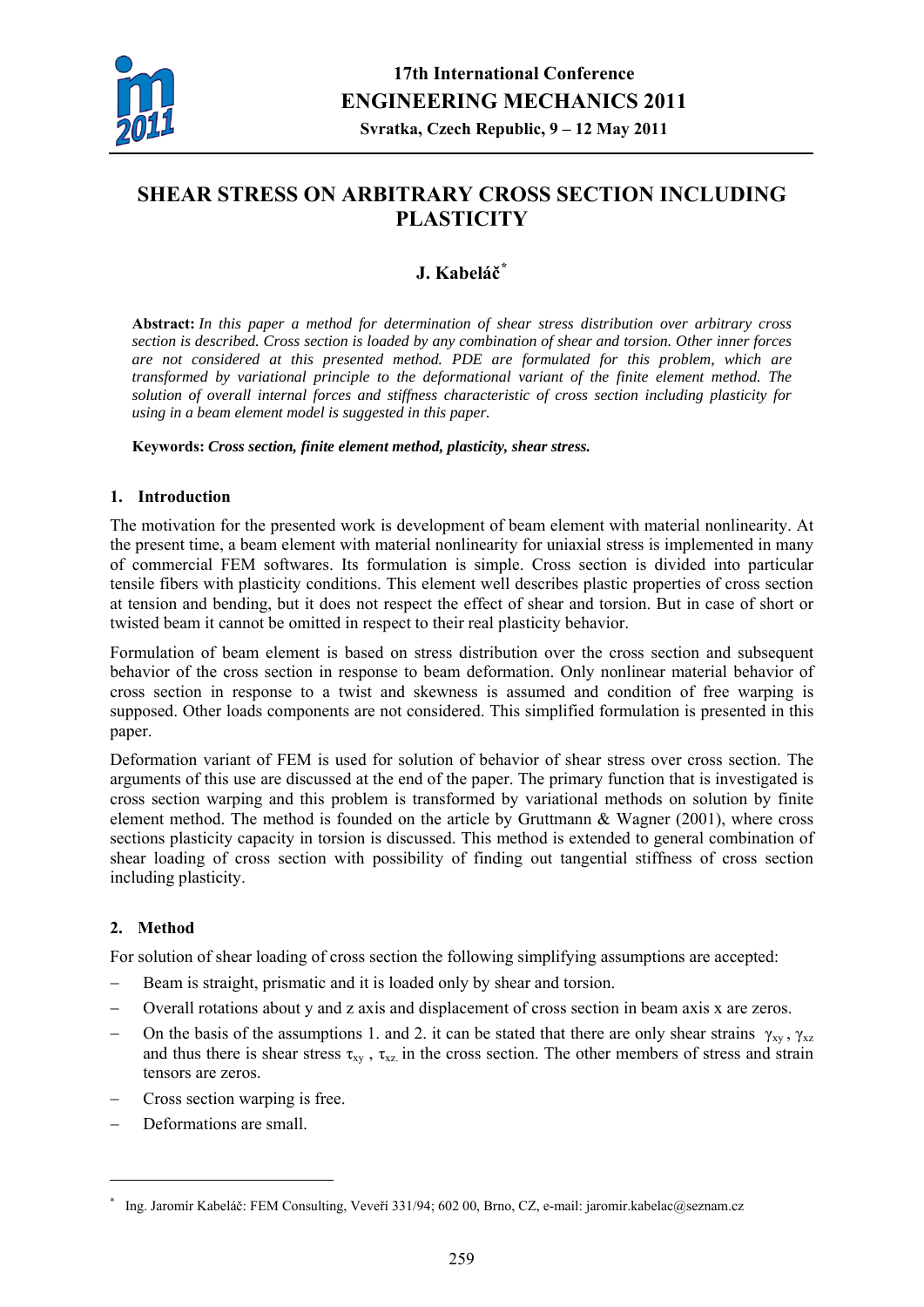

*Fig. 1: Axis convention.* 

On the basis of the abovementioned assumptions, kinematic conditions for cross section deformation could be written as follows:

$$
u_x(y, z) = w(y, z)
$$
  
\n
$$
u_y(y, z) = \theta_z \cdot x - z \cdot \theta_x \cdot x + \Phi_y(y, z)
$$
  
\n
$$
u_z(y, z) = -\theta_y \cdot x + y \cdot \theta_x \cdot x + \Phi_z(y, z)
$$
\n(1)

Where  $w(y,z)$  is the primarily searched warping function and functions  $\Phi_{y}(y,z)$ ,  $\Phi_{z}(y,z)$  are the functions of transversal contraction, which are caused by a axial stress. For shear strains over cross section it is valid:

$$
\boldsymbol{\gamma} = \begin{bmatrix} \gamma_{xy} \\ \gamma_{xz} \end{bmatrix} = \begin{bmatrix} \frac{\partial u_x}{\partial y} + \frac{\partial u_y}{\partial x} \\ \frac{\partial u_x}{\partial z} + \frac{\partial u_z}{\partial x} \end{bmatrix} = \begin{bmatrix} \frac{\partial w}{\partial y} + \theta_z - z \cdot \theta_x + \frac{\partial \Phi_y}{\partial x} \\ \frac{\partial w}{\partial z} - \theta_y + y \cdot \theta_x + \frac{\partial \Phi_z}{\partial x} \end{bmatrix}
$$
(2)

Because relation between bending moment and shear force is  $dM/dx = V$ , derivations of functions  $\Phi y(y, z)$ ,  $\Phi z(y, z)$  for real materials will be always nonzero. The impact of this effect on shear stress distribution for linear material is discussed for example in Gruttmann, Sauer & Wagner (1999). This effect is not considered in the presented method and the following assumption is accepted:

$$
\frac{\partial \Phi_y}{\partial x} = 0; \frac{\partial \Phi_z}{\partial x} = 0 \tag{3}
$$

As further assumption the following constrains for overall rotation and displacement are accepted:

$$
U_x = \int_{\Omega} u_x \, d\Omega = 0
$$
  
\n
$$
\varphi_y = \int_{\Omega} z \, u_x \, d\Omega = 0
$$
  
\n
$$
\varphi_z = \int_{\Omega} -y \, u_x \, d\Omega = 0
$$
\n(4)

Equilibrium equations have to be satisfied at every point of the cross section. Since external load does not have influence on the cross section, shear stresses have to be tangent to cross section boundary. In respect of assumption of the other zero elements of stress tensor the following boundary problem can be formulated.

$$
\frac{\partial \tau_{xy}}{\partial y} + \frac{\partial \tau_{xz}}{\partial z} = 0 \quad on \quad \Omega
$$
  

$$
\tau_{xy} \cdot n_y + \tau_{xz} \cdot n_z = 0 \quad on \quad \Gamma
$$
 (5)

Variational principle is used and the equation (5) is multiplied by test function and integrated across the area of the cross section  $\Omega$ : The result has to be equal to zero in respect of variational principle.

$$
a(w, \delta w) = \int_{\Omega} \left( \frac{\partial \tau_{xy}}{\partial y} + \frac{\partial \tau_{xz}}{\partial z} \right) \cdot \delta w \cdot d\Omega = 0 \tag{6}
$$

Equation (6) is integrated by parts.

$$
a(w, \delta w) = -\int_{\Omega} (\tau_{xy} \cdot \frac{\partial \delta w}{\partial y} + \tau_{xy} \cdot \frac{\partial \delta w}{\partial y}) \cdot d\Omega + \oint_{\Gamma} (\tau_{xy} \cdot n_y + \tau_{xz} \cdot n_z) \cdot \delta w \cdot d\Gamma = 0 \tag{7}
$$

From the boundary condition (5) it is obvious that the value of the line closed integral in (7) is zero and final integral equation can be written: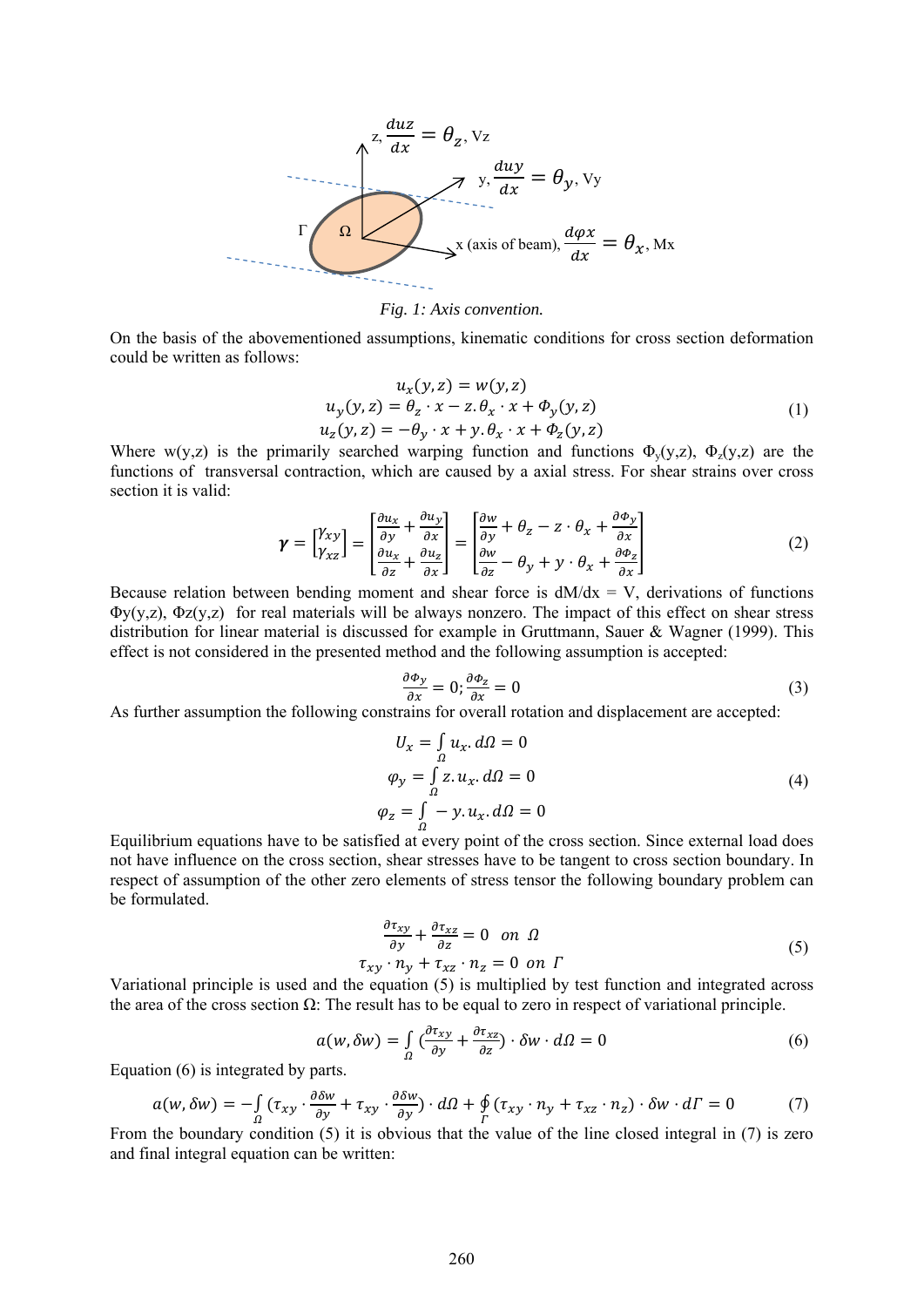$$
\int_{\Omega} \delta \gamma^T \cdot \tau \cdot d\Omega = 0 \quad \text{where} \quad \tau = \begin{bmatrix} \tau_{xy} \\ \tau_{xz} \end{bmatrix}, \delta \gamma = \begin{bmatrix} \frac{\partial \delta w}{\partial y} \\ \frac{\partial \delta w}{\partial z} \end{bmatrix}
$$
 (8)

According to classic formulation of finite element method, the test function is assumed equal to the base function of finite element. In the following examples linear triangle elements and isoparametric elements are used. Formation of element and methods of integration are not described here, but they can be found for example in Němec et al. (2010) or Zienkiewicz & Taylor (2005).

$$
\delta w = \sum_{i}^{elem} N_i \cdot \delta w_i = (\sum_{i}^{elem} N_i). \mathbf{E}
$$
 (9)

**N<sub>i</sub>** are base functions, **E** is unit matrix and **w**<sub>i</sub> are values of warping function at a grid of the mesh. From (9) it can be written:

$$
\delta \gamma = \sum_{i}^{elem} \left[ \frac{\frac{\partial N_i}{\partial y}}{\frac{\partial N_i}{\partial z}} \right] \cdot \delta w_i = \left( \sum_{i}^{elem} B_i \right) \cdot \mathbf{E}
$$
 (10)

Shear strains on elements can be formulated on the basis of  $(2)$ :

$$
\gamma_i = B_i \cdot w_i + \begin{bmatrix} -N_i \cdot z_i & 0 & 1 \\ N_i \cdot y_i & -1 & 0 \end{bmatrix} \cdot \begin{bmatrix} \theta_x \\ \theta_y \\ \theta_z \end{bmatrix} = B_i \cdot w_i + G_i \cdot \theta \qquad (11)
$$

where **y**<sub>i</sub> and **z**<sub>i</sub> are coordinates of mesh grids. On the basis of this the problem (8) can be transformed into system of nonlinear equations **F** with unknown values of warping **wi** at mesh grid.

$$
\mathbf{F} = \sum_{i}^{elem} \int_{\Omega_i} \delta \mathbf{\gamma}^T \cdot \boldsymbol{\tau}(\mathbf{\gamma}_i) \cdot d\Omega_i = \sum_{i}^{elem} \int_{\Omega_i} \boldsymbol{B}_i^T \cdot \boldsymbol{\tau}(\boldsymbol{B}_i \cdot \mathbf{w}_i + \boldsymbol{G}_i \cdot \boldsymbol{\theta}) \cdot d\Omega_i = \mathbf{0}
$$
(12)

A nonlinear relationship between shear stress and shear strain for isotropic material with HMH plastic condition is presented for example. However this is not a subject of this paper and using of the other formulations of plasticity is open and discussed for example in Chakrabarty (2006).

$$
\tau(\gamma) = \mathbf{n} \cdot \frac{1}{\sqrt{3}} \sigma(\varepsilon) \quad \text{where } \mathbf{n} = \frac{\gamma}{\|\gamma\|} \quad , \quad \varepsilon = \sqrt{3}. \|\gamma\| \tag{13}
$$

$$
C_{ij} = \frac{\partial \tau_{xi}}{\partial \gamma_{xj}} \tag{14}
$$

Constraints (4) can be rewritten by using finite element formulation:

$$
\int_{\Omega} \left[ \begin{array}{c} w(y, z) \\ z. w(y, z) \\ -yw(y, z) \end{array} \right] d\Omega = \left( \sum_{i}^{elem} \int_{\Omega_i} N_i^T \cdot [1 \quad z_i \quad -y_i] \cdot d\Omega_i \right)^T \cdot w_i = R^T \cdot w = 0 \tag{15}
$$

Newton method is used for solution of system of nonlinear equations (12). For this method it is necessary to determinate a tangent stiffness matrix:

$$
\boldsymbol{K}_{ij} = \frac{\partial F_i}{\partial w_j} = \sum_{i}^{elem} \int_{\Omega_i} \boldsymbol{B}_i^T \cdot \boldsymbol{C}_i \cdot \boldsymbol{B}_i \cdot d\Omega_l \tag{16}
$$

Final iteration method for finding of warping at mesh grid is following with respect of constraints  $(15)$ :

$$
k+1w = kw + k\Delta w \tag{17}
$$

$$
\begin{bmatrix} {}^{k}K & R \\ R^{T} & 0 \end{bmatrix} \cdot \begin{bmatrix} {}^{k}\Delta W \\ -{}^{k}\lambda \end{bmatrix} = \begin{bmatrix} {}^{k}F \\ 0 \end{bmatrix}
$$
 (18)

After this solution of warping function w the last step remains. Resulting internal forces can be calculated in response to the deformations loading **θ**:

$$
M_x = \int_{\Omega} (y. \tau_{xz} - z\tau_{xy}). d\Omega; V_y = \int_{\Omega} \tau_{xy}. d\Omega; V_z = \int_{\Omega} \tau_{xz}. d\Omega
$$
 (19)

$$
\boldsymbol{V} = \begin{bmatrix} M_x \\ V_y \\ V_z \end{bmatrix} = \sum_{i}^{elem} \int_{\Omega_i} \boldsymbol{G}_i^T \cdot \boldsymbol{\tau} (\boldsymbol{B}_i \cdot \boldsymbol{w}_i + \boldsymbol{G}_i \cdot \boldsymbol{\theta}) \cdot d\Omega_i
$$
 (20)